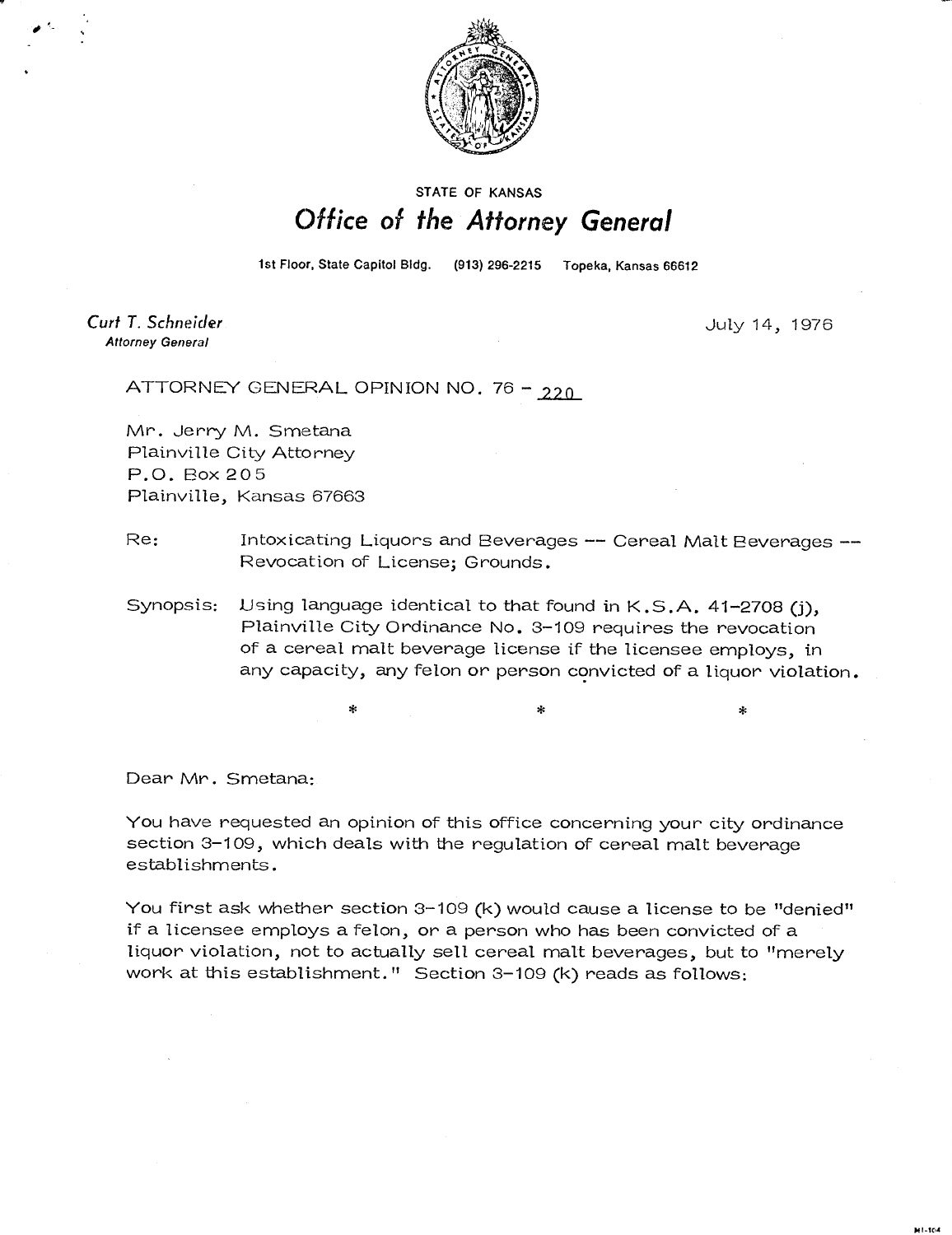Mr. J. M. Smetana Page Two July 14, 1976

> "The governing body of the city, upon five (5) days notice to the person holding such license shall revoke such license for any one of the following reasons... For the employment of persons who have been adjudged guilty of a felony or of any violation of the intoxicating liquor law."

> > $\ast$

 $\ast$ 

 $\ast$ 

It is a fundamental rule of statutory construction that where no ambiguity exists, it is presumed conclusively that the clear and explicit terms of the statute expressing the legislative intent and that the plain terms of the statute are to be applied and given effect. Johnson v. General Motors Corp., 199 Kan. 720 and State v. Bagemehl, 213 Kan. 210. No exceptions, or meaning may be added that is not suggested by the language of the statute. Southwestern Bell Tel. Co. v. Employment Security Board of Review, 210 Kan. 403. Since the rules of construction used to interpret municipal ordinances are generally the same used in constructing statutes (Denning  $v.$  Yount,  $9K.A. 708.$ ), this office is of the opinion that sec. 3-109 (k), requires the revocation of a cereal malt beverage license by the governing body of the city if the licensee employs a felon or a person convicted of a liquor violation, to work in any capacity. This is the same interpretation this office attributes to the identical language found in  $K.S.A.$  41-2708 (j). The employment of a person described in the paragraph (k) of the ordinance would not cause an application for a cereal malt license to be "denied", with the disqualifying factors being specifically set out in sec. 3-104 and sec. 3-105.

You next ask whether the same section would cause a license to be denied if the person employed by the licensee was a part-owner or lessor of the building on which the business was located.

Applying the same rule of construction mentioned above, which prohibits adding exceptions that do not exist on the face of the statute, we are of the opinion that the employment of any felon or individual with a liquor conviction would subject the license to revocation, but not denial of the license initially.